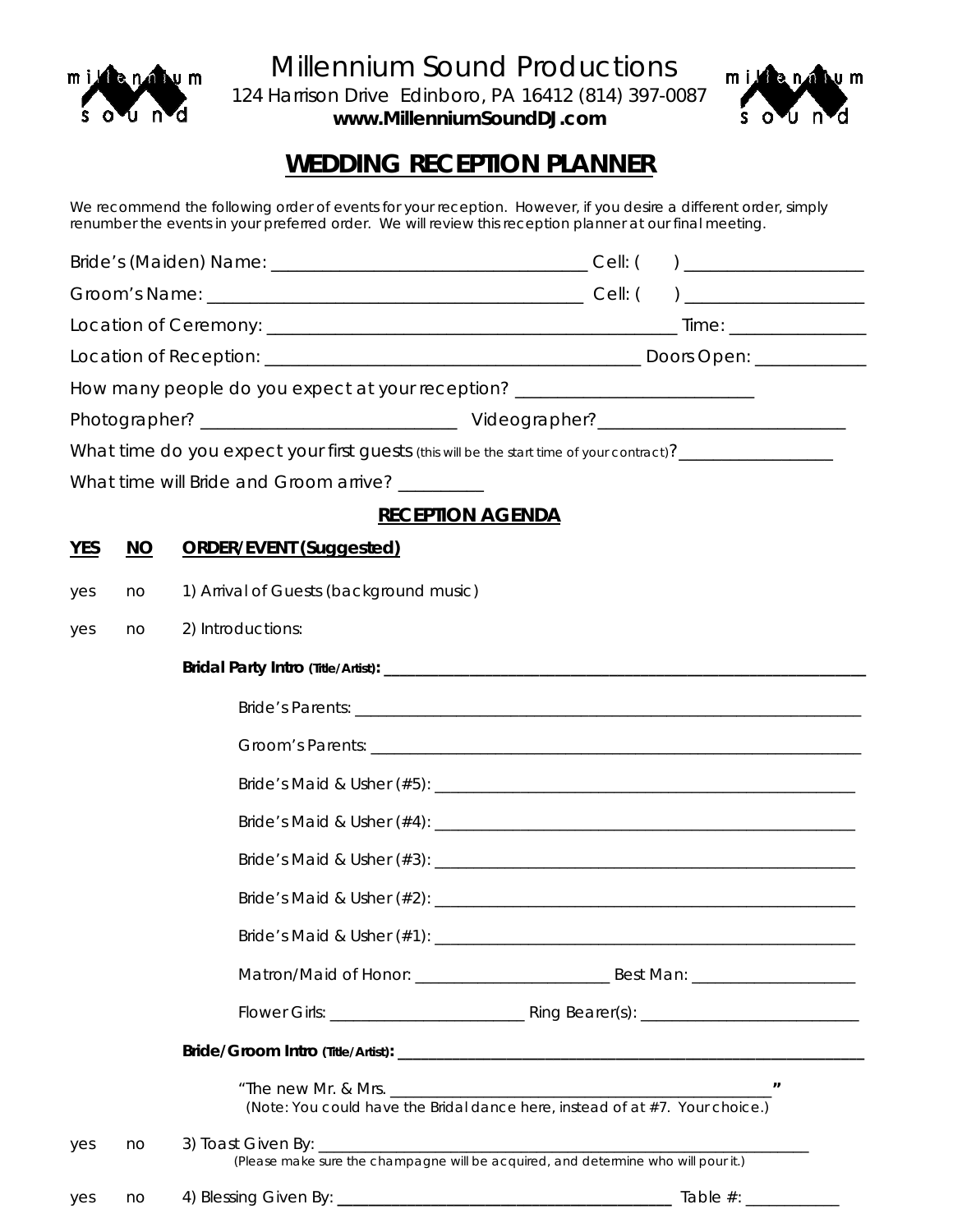| yes | no |                                                                                                                                                             |  |  |  |  |
|-----|----|-------------------------------------------------------------------------------------------------------------------------------------------------------------|--|--|--|--|
|     |    |                                                                                                                                                             |  |  |  |  |
| yes | no |                                                                                                                                                             |  |  |  |  |
| yes | no |                                                                                                                                                             |  |  |  |  |
| yes | no |                                                                                                                                                             |  |  |  |  |
| yes | no | 9) Father/Daughter Dance Song (Title/Artist)): _________________________________                                                                            |  |  |  |  |
| yes | no |                                                                                                                                                             |  |  |  |  |
| yes | no |                                                                                                                                                             |  |  |  |  |
| yes | no |                                                                                                                                                             |  |  |  |  |
| yes | no |                                                                                                                                                             |  |  |  |  |
| yes | no | 14) Garter back on Recipients (Title/Artist): __________________________________                                                                            |  |  |  |  |
|     |    |                                                                                                                                                             |  |  |  |  |
| yes | no | 15) DANCING - From a scale 1 to 10, How much dancing do you expect?                                                                                         |  |  |  |  |
|     |    | No Dancing 0 1 2 3 4 5 6 7 8 9 10 Packed Floor All Night                                                                                                    |  |  |  |  |
| yes | no |                                                                                                                                                             |  |  |  |  |
|     |    | <b>Other Events During Reception</b>                                                                                                                        |  |  |  |  |
|     |    | Dollar Dance? YES<br>Shoe Game? YES<br>- NO<br>No (usually towards the end of dinner)                                                                       |  |  |  |  |
|     |    | 50/50 Drawing?<br><b>PES</b><br><b>NO</b>                                                                                                                   |  |  |  |  |
|     |    | <b>Special songs During Dance Sessions</b>                                                                                                                  |  |  |  |  |
|     |    | <b>Cupid Shuffle</b><br>The Electric Slide<br><b>Bird (Chicken) Dance</b><br>The Wobble<br>YMCA<br>Cha Cha Slide<br>Macarena<br>The Locomotion/Train        |  |  |  |  |
|     |    | Please list other special songs below. Indicate your dedication information<br>(Birthdays - list age, anniversaries - list year married, list names, etc.): |  |  |  |  |
|     |    |                                                                                                                                                             |  |  |  |  |
|     |    |                                                                                                                                                             |  |  |  |  |
|     |    |                                                                                                                                                             |  |  |  |  |
|     |    | Extra Services (Administration Use Only)                                                                                                                    |  |  |  |  |
|     |    | <b>Lighted Towers</b><br>Uplighting/Accent   Monogram<br>Large Projection<br>Slide Show                                                                     |  |  |  |  |

| Uplighting/Accent | Monogram | Lighted Towers | Large Projection | Slide Show |  |  |  |
|-------------------|----------|----------------|------------------|------------|--|--|--|
|                   |          |                |                  |            |  |  |  |
|                   |          |                |                  |            |  |  |  |
|                   |          |                |                  |            |  |  |  |